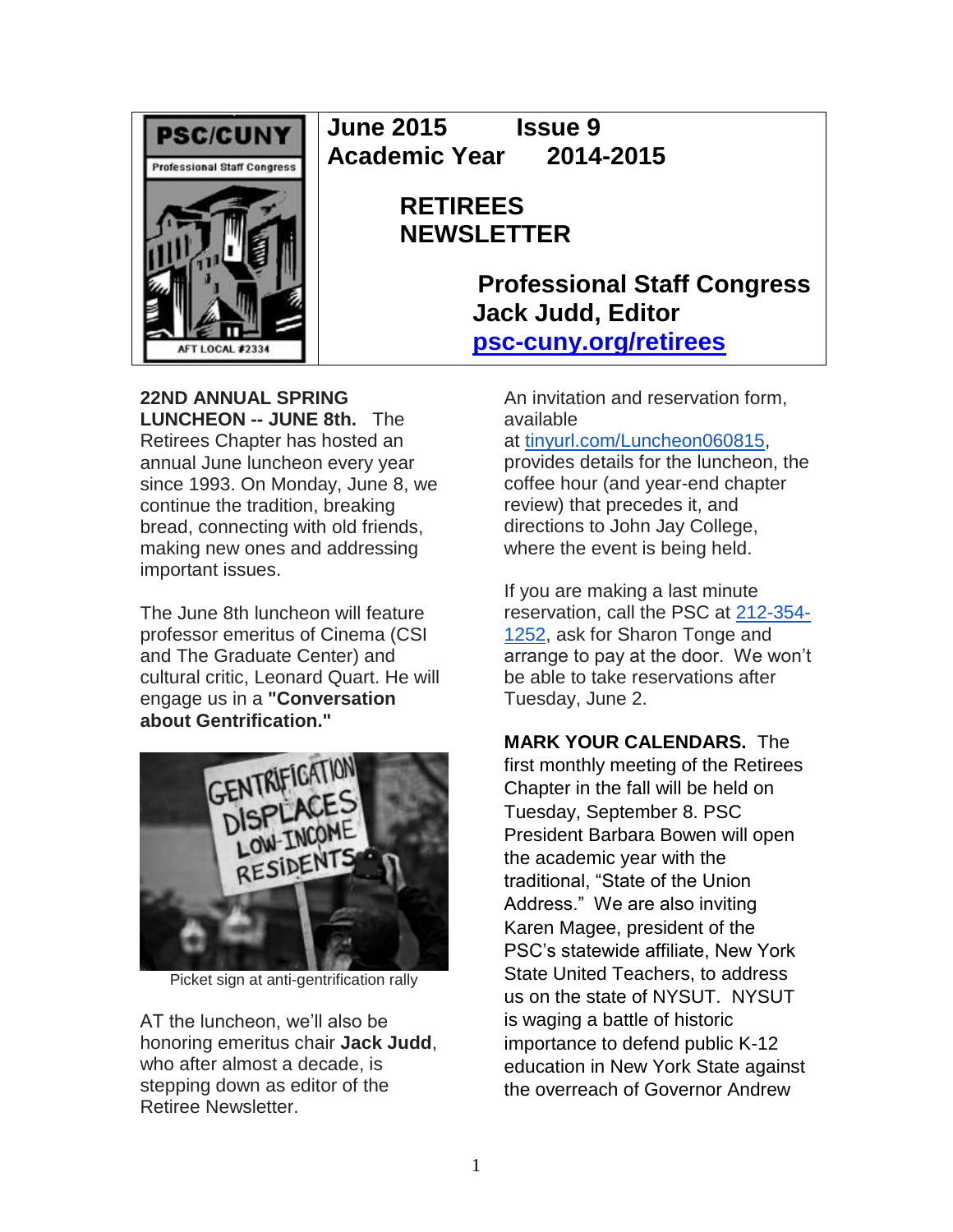Cuomo. We'll also hear about NYSUT's higher education initiatives.

### **FIGHTING RETIREMENT**

**INSECURITY.** *The following summary of remarks delivered at the May chapter meeting by our two guest speakers was prepared by Joel Berger, vice-chairman of the Retirees Chapter.*

The Retiree Chapter, through its Social Safety Net Working Group, has focused attention on how to defend and to expand important programs that comprise a Social Safety Net, such as Social Security, Medicare, and Medicaid. Other labor unions and concerned groups have built coalitions with similar goals. One of our speakers at the May chapter meeting, Mark Hannay, director of the Metro NY Healthcare for All campaign, founded the No Grand Bad Bargain coalition, a citywide group (which includes the PSC) organized to fend off attacks on the safety net. Hannay described the Federal budget process as it impacts upon the Social Safety Net.

Hannay argued that congressional budgets have undercut the safety net, particularly "since the mid- term elections of 2010 when control of the House slipped from the Democrats to the Republicans." "[W]e began to see a major effort around deficit reduction coming from them."

In the early 2000s, Hannay pointed out, the U.S. government was running a modest budget surplus. Then, the Bush-era tax cuts plus the inclusion of prescription drug benefits for Medicare recipients pushed the budget into a deficit, as neither policy was paid for. "We also had two wars that we were fighting at that time, which were technically offbudget."

Next, in Hannay's account, the fiscal crisis of 2008 resulted in less tax revenue received by the government as unemployment rose. It also triggered greater spending on unemployment benefits and other safety-net programs.



In 2011, the new House leadership was "obsessed with deficit reduction." There was a battle over whether to raise the debt ceiling, and talk of a "Grand Bargain" between President Barack Obama and House Speaker John Boehner. In response, Hannay led a coalition of groups throughout New York State under the banner of the "Restore American Promise" campaign, lobbying members of Congress to reject a "Bad Grand Bargain."

With all this as background, Hannay then described in detail the budget process followed by Congress. The President submits a budget, and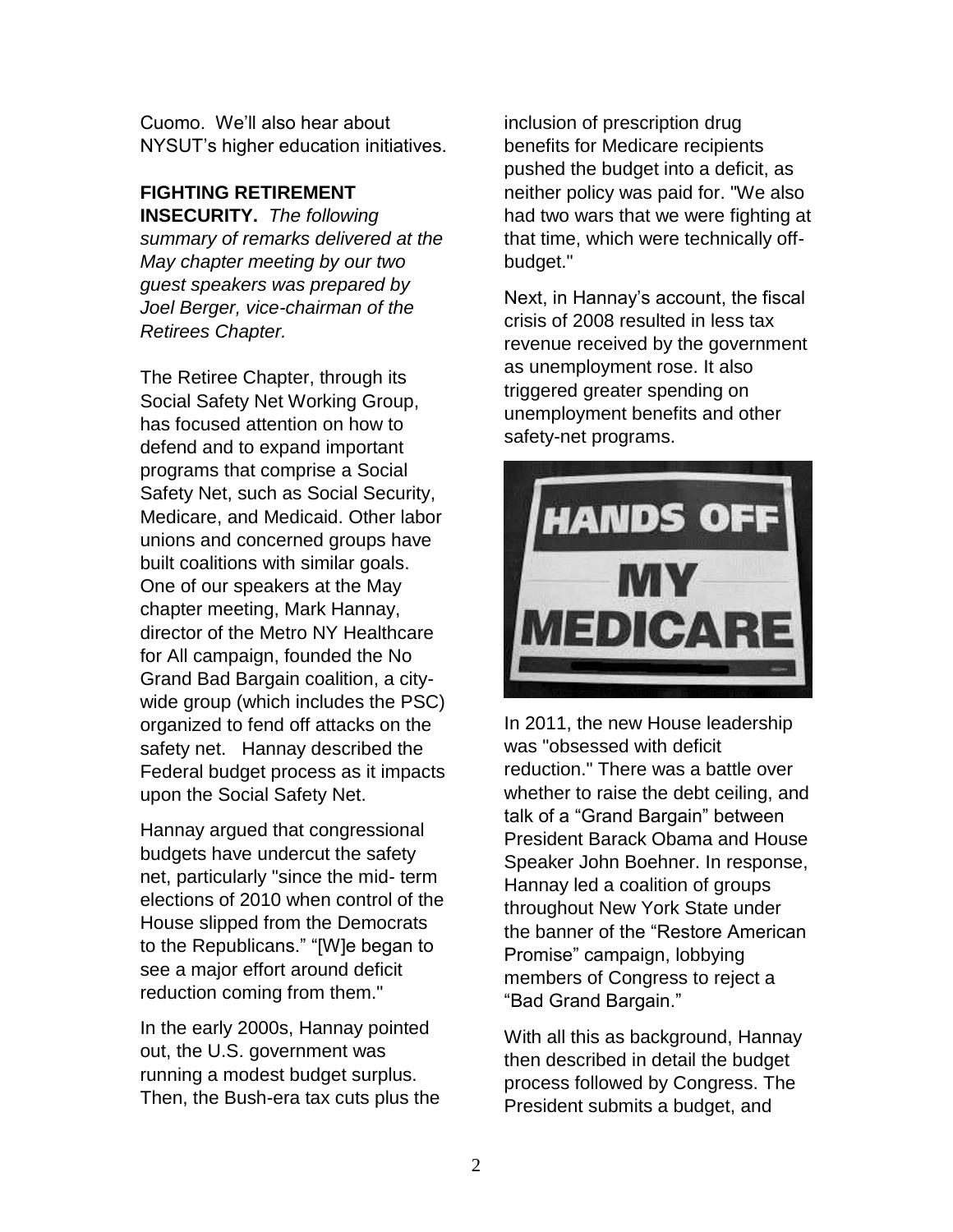after holding hearings, each house adopts a budget resolution. Ideally, a joint resolution emerges from a budget conference. Then 12 different appropriation bills are passed, covering a ten-year window. Identical budgets must be passed by both houses by September 30. If not, continuing resolutions maintain the status quo. If there is no agreement, the government shuts down; as it did last year for two weeks over an effort to repeal the Affordable Care Act. Reconciliation can be used in the Senate to require only a 51 vote majority, as the procedure is not subject to the 60 votes needed to stop a filibuster. Hannay believes that the Republicans will use this maneuver to attempt repeal of Obamacare. (Which the President will veto.) Although the budget deficit is decreasing, there still is a concerted effort to eliminate the deficit by cutting social programs. Analyzing the various budget proposals, Mark concluded, "We have got our work cut out for us."

Reflecting upon his own personal involvement with issues involving safety net programs, Roger Sanjek, retired professor of anthropology at Queens College and author of a book on the "Gray Panthers," shared his experiences with the Retirees Chapter as a follow up to Mark Hannay's presentation.

As a young professor at Queens in 1975, during the fiscal crisis, Sanjek was awarded a fellowship at UC, Berkeley. During his stay there, he and his wife became involved with

the Center for Independent Living and the Gray Panthers. "We encountered, in the Gray Panthers, two different strains of members. One consisted of life-long activists in their 60s, 70s and 80s, who were really members of the 1930s generation. The other group was made up of younger Gray Panthers in their early 30s...the1960s generation." The two generations gave the group its vitality, as they engaged the political establishment in a variety of local and national issues.



Sanjek returned to New York and rejoined the local chapter of the Gray Panthers. He was elected to their National Board in 1981, representing all the Gray Panther groups in New York City. It was a time of great activism, but, over time, no new generation joined the membership, and the organization declined in chapters. In January of this year, the Gray Panthers officially disbanded.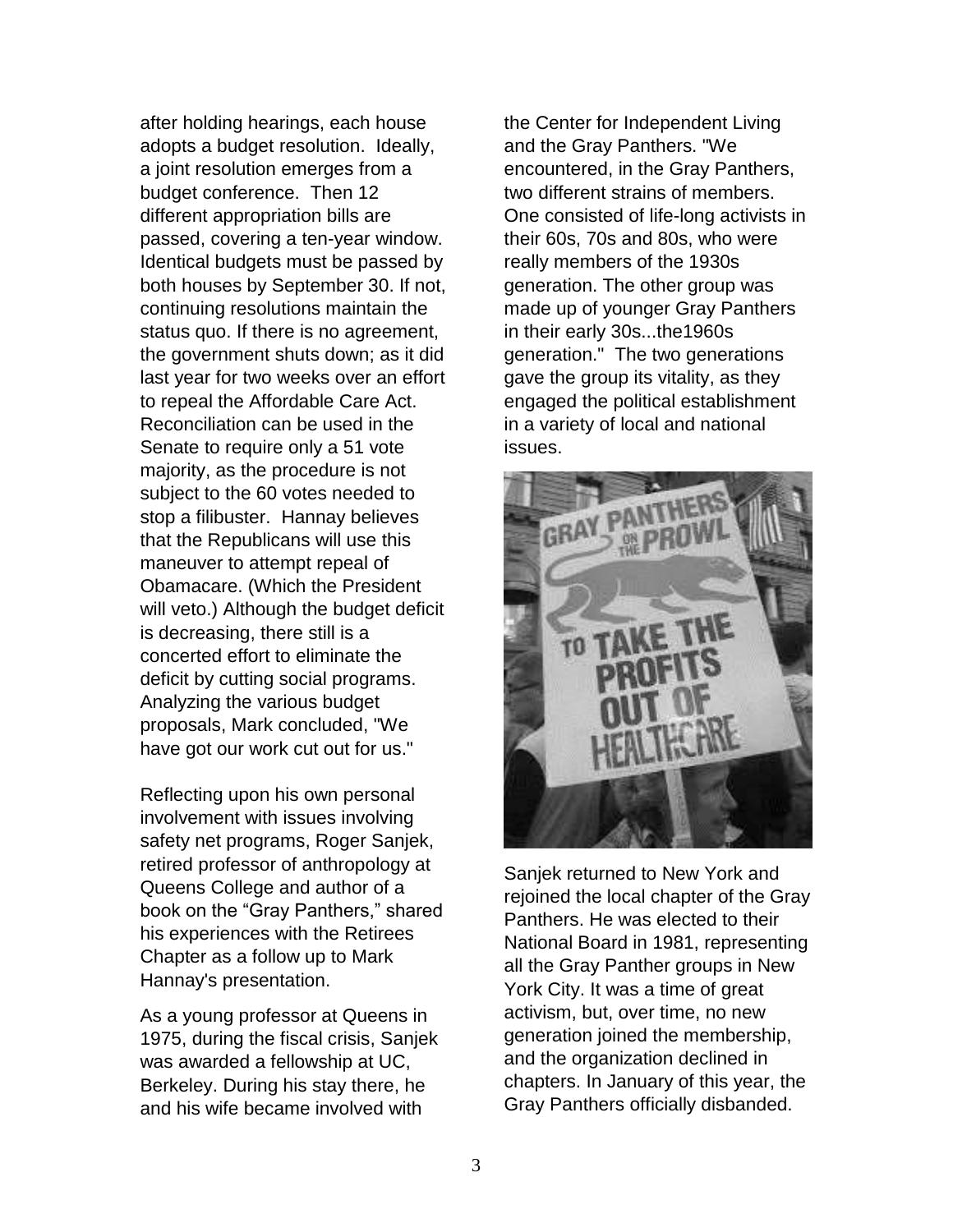Among the campaigns that they waged were efforts to beat back recommendations of the 1981 National Commission on Social Security Reform chaired by Alan Greenspan, which sought to erode many benefits that workers received. The Panthers, along with many other groups, defeated the campaign by President Bush to privatize Social Security in 2005. With the 2016 election looming ahead, Sanjek believes that the coalitions formed today are stronger and are better organized today, with public opinion supporting Social Security. Reviewing current movements and activism, Roger concluded, "There are some good things happening."



#### **SOME IMPORTANT LINKS FROM THE WHITE HOUSE CONFERENCE ON AGING.** Read

the following for further information on Social Security and topics pertinent to senior citizens.

#### **Retirement Security:**

[whitehouseconferenceonaging.gov/b](http://www.whitehouseconferenceonaging.gov/blog/policy/post/retirement-security#.VVYFA0CWhNg.hotmail) [log/policy/post/retirement](http://www.whitehouseconferenceonaging.gov/blog/policy/post/retirement-security#.VVYFA0CWhNg.hotmail)[security#.VVYFA0CWhNg.hotmail](http://www.whitehouseconferenceonaging.gov/blog/policy/post/retirement-security#.VVYFA0CWhNg.hotmail)

**Talking With Your Doctor: A Guide for Older People:** [1.usa.gov/1c0gwdc](http://links.govdelivery.com/track?type=click&enid=ZWFzPTEmbWFpbGluZ2lkPTIwMTUwNTE4LjQ1MDgzODgxJm1lc3NhZ2VpZD1NREItUFJELUJVTC0yMDE1MDUxOC40NTA4Mzg4MSZkYXRhYmFzZWlkPTEwMDEmc2VyaWFsPTE3MTI4OTUwJmVtYWlsaWQ9amp1ZGQxOEBvcHRvbmxpbmUubmV0JnVzZXJpZD1qanVkZDE4QG9wdG9ubGluZS5uZXQmZmw9JmV4dHJhPU11bHRpdmFyaWF0ZUlkPSYmJg==&&&102&&&http://1.usa.gov/1c0gwdc)

**CDC's Healthy Brain Initiative Road Map**: [cdc.gov/aging/healthybrain](http://www.cdc.gov/aging/healthybrain/)

#### **Home And Recreational Safety:**

[cdc.gov/homeandrecreationalsafety/](http://www.cdc.gov/homeandrecreationalsafety/Falls/steadi/patients.html) [Falls/steadi/patients.html](http://www.cdc.gov/homeandrecreationalsafety/Falls/steadi/patients.html)

# **CLAUDE CAMPBELL: IN MEMORIUM**

By Irwin Yellowitz

Claude Campbell, secretary of the PSC from 1973 to 1979, and first vice president from 1979 to 1984, died on April 17, 2015, in Tucson, Arizona, at the age of 86.

Claude was a lifetime unionist. In the 1960s, he was active in the United Federation of Teachers, and when he joined the faculty of the Staten Island Community College (later merged with Richmond College to form the College of Staten Island), he became active in the United Federation of College Teachers, headed by Israel Kugler. The UFCT merged with the Legislative Conference in 1972 to form the PSC, and Claude continued his activism, holding major union offices from 1973 until his retirement in 1984.

You never had to wonder about Claude's views on any subject. He was outspoken and direct, but his views were based on a clear and realistic evaluation of the situation.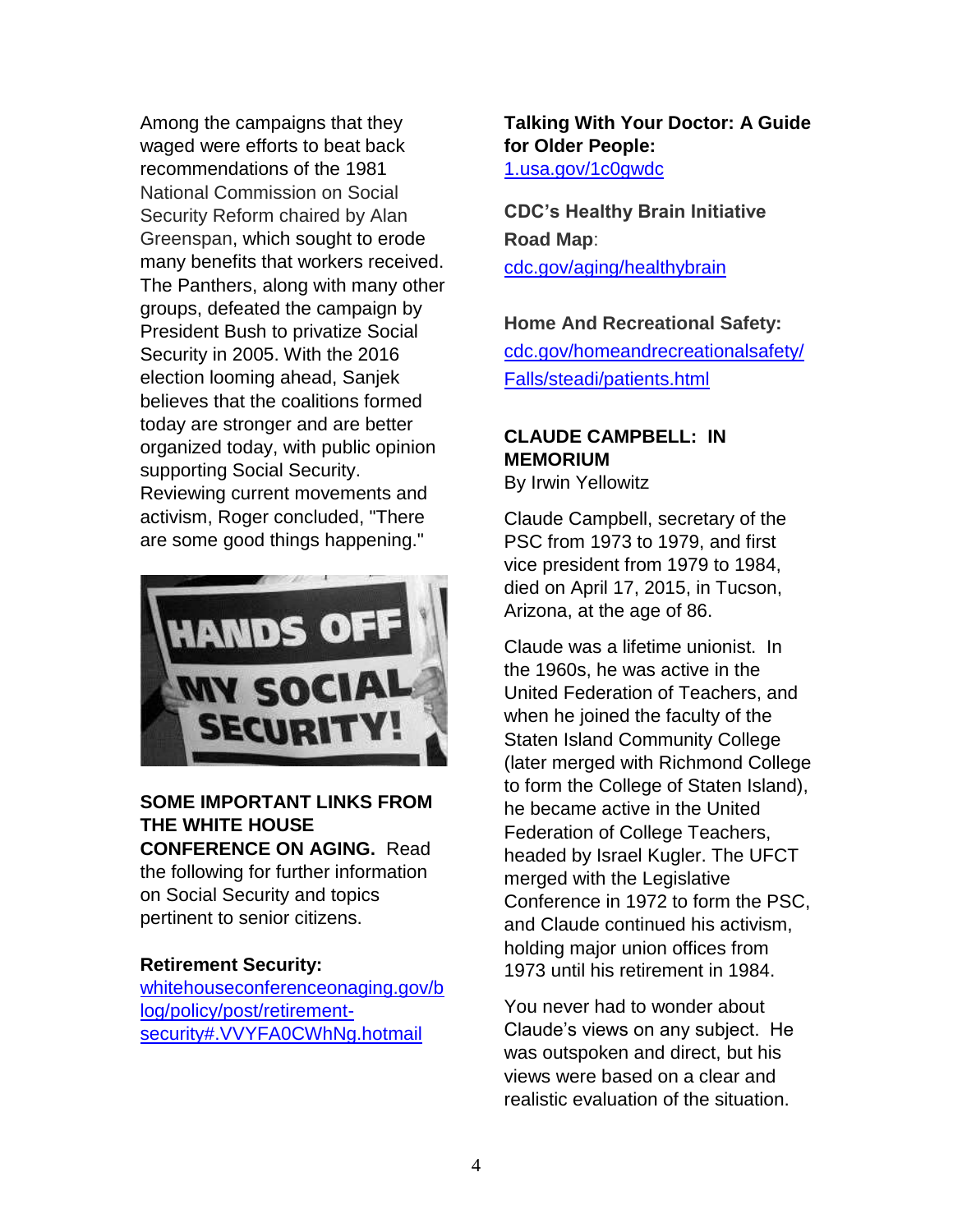He constantly sought the best achievable outcome. He was a pragmatist in essence, but Claude also knew what he wanted to accomplish, and he made every effort to do so.

Claude was a major influence in the founding of the PSC-CUNY Credit Union in 1979, and he became its first president. He had a strong interest in financial affairs in general, and he correctly understood that a credit union would be of great value to the CUNY faculty and staff. Clearly its success over several decades proves how right he was.

He was a multifaceted person. In addition to his teaching and union activities, Claude was the author of about a half dozen novels, most written after he retired when he had time to focus on this aspect of his life

Claude played a major role in the founding of the PSC, in the response to the fiscal crisis of the 1970s, and in the PSC's gains in the better years of the early and mid-1980s. He was a leader, an advocate and a keen analyst. Claude was at the center of everything that happened, and he was vital to the success of the PSC in good times and bad. We have lost a major player in the early history of the PSC.

#### **VOTE COPE**

By Cecelia McCall

The PSC Retiree Chapter has a record to be proud of. We have longsupported our union's legislative efforts by contributing to

VOTE/COPE, the union's political action fund: in 2012, 472 of us responded to the request for donations: in 2013, 332 of us made a donation and in 2014, 280 did. But as of May 2015, only 27 retirees responded to the letter that was sent last fall.



Now more than ever our in-service colleagues are relying on our support. They have been working for five years without across-the-board raises and are owed retroactive pay. As a public institution, CUNY is funded by the city and state, and money for negotiated contracts must be included in their annual budgets. As yet, that has not happened. The Chancellor has said that he cannot settle until he knows that money is available.

Many of you have been lobbying state and local legislators throughout the year. This effort may have to continue through the summer or until our colleagues get a fair contract. VOTE/COPE funds, separate from union dues, are key to maintaining the union's political influence and bringing home the contract.